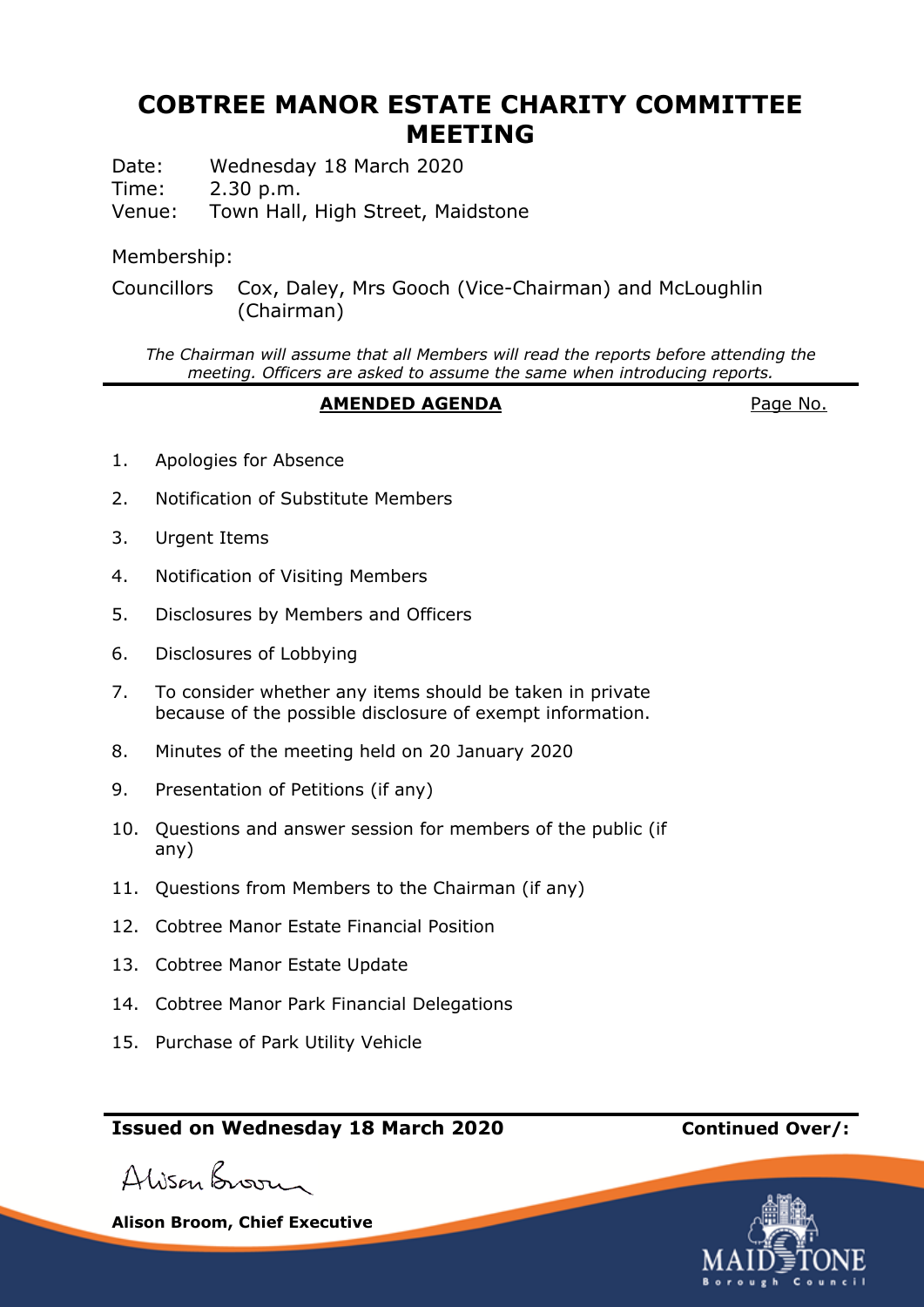#### 16. **Forstal Field Funding Agreement 40 - 45**

#### **PUBLIC SPEAKING AND ALTERNATIVE FORMATS**

If you require this information in an alternative format please contact us, call **01622 602899** or email **[committee@maidstone.gov.uk](mailto:committeeservices@maidstone.gov.uk)**.

In order to speak at this meeting, please contact Democratic Services using the contact details above by 5 p.m. one clear working day before the meeting (i.e. Monday 16 March 2020). If asking a question, you will need to provide the full text in writing. If making a statement, you will need to tell us which agenda item you wish to speak on. Please note that slots will be allocated on a first come, first served basis.

To find out more about the work of the Committee, please visit [www.maidstone.gov.uk.](http://www.maidstone.gov.uk/)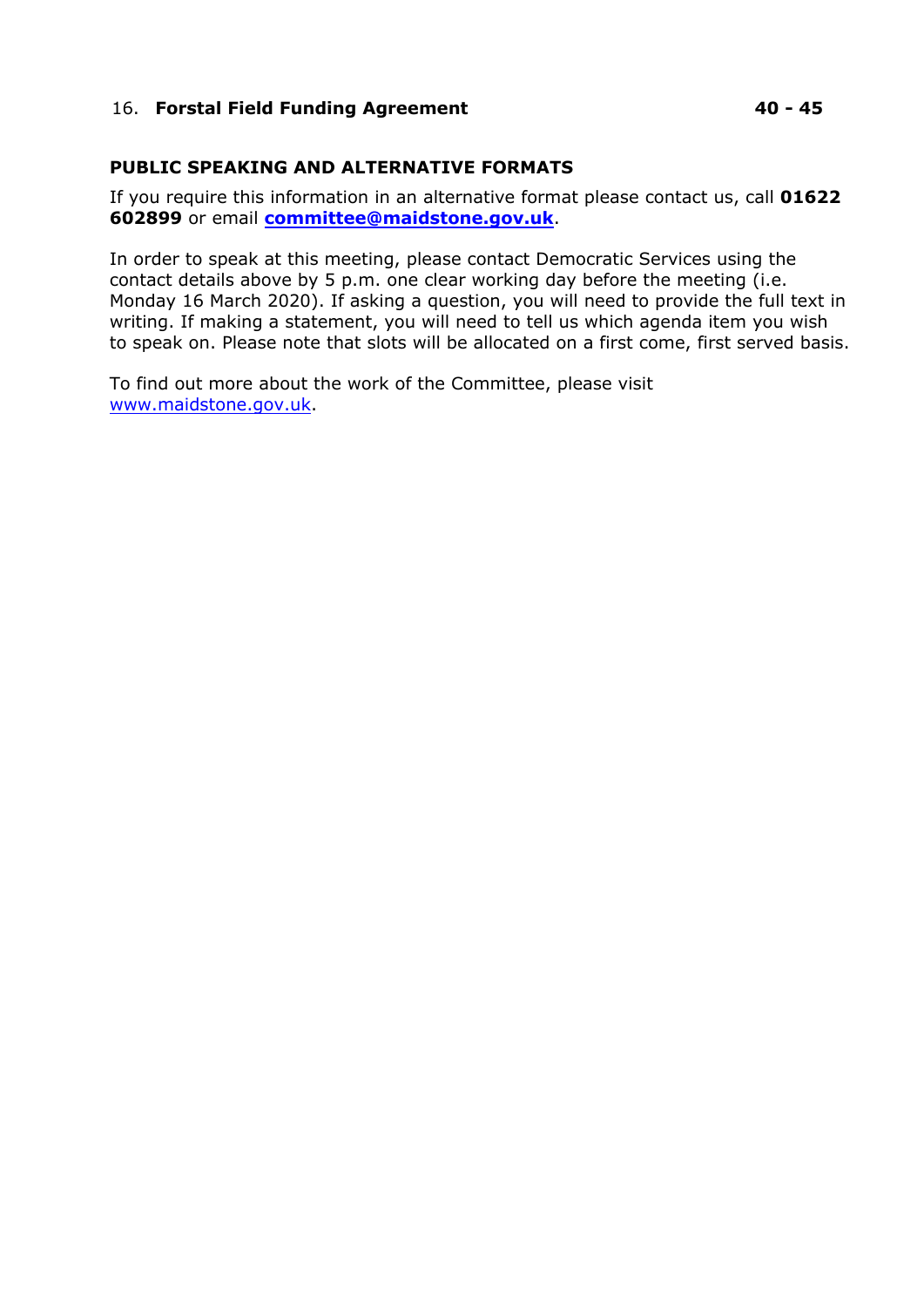# **Cobtree Manor Estate Charity Committee**

# **Forstal Field Funding Agreement**

| <b>Cobtree Manor Estate Charity</b><br><b>Committee</b>                                                        | <b>18 March 2020</b>                                                                                                                                                                                                                                                                                                                                                                                                                                                                                                                                                      |
|----------------------------------------------------------------------------------------------------------------|---------------------------------------------------------------------------------------------------------------------------------------------------------------------------------------------------------------------------------------------------------------------------------------------------------------------------------------------------------------------------------------------------------------------------------------------------------------------------------------------------------------------------------------------------------------------------|
| <b>Forstal Field Funding Agreement</b>                                                                         |                                                                                                                                                                                                                                                                                                                                                                                                                                                                                                                                                                           |
| <b>Final Decision-Maker</b>                                                                                    | Cobtree Manor Estate Charity Committee                                                                                                                                                                                                                                                                                                                                                                                                                                                                                                                                    |
| <b>Lead Head of Service</b>                                                                                    | John Foster - Head of Regeneration and<br>Economic Development                                                                                                                                                                                                                                                                                                                                                                                                                                                                                                            |
| <b>Lead Officer and Report</b><br><b>Author</b>                                                                | Mike Evans - Leisure Manager                                                                                                                                                                                                                                                                                                                                                                                                                                                                                                                                              |
| <b>Classification</b>                                                                                          | Public                                                                                                                                                                                                                                                                                                                                                                                                                                                                                                                                                                    |
| <b>Wards affected</b>                                                                                          | <b>Boxley</b>                                                                                                                                                                                                                                                                                                                                                                                                                                                                                                                                                             |
| <b>Executive Summary</b><br>involved with that course of action will be mitigated.<br><b>Purpose of Report</b> | This report updates the committee on the Cobtree Young Farmers project to introduce<br>conservation grazing on the Forstal Field. It updates committee on a course of action<br>that would ensure that the project can meet the funding deadline and how the risks                                                                                                                                                                                                                                                                                                        |
| deadline.                                                                                                      | To update the committee on the Forstal Field farming project and outline a course of<br>action that will ensure it can be progressed before the National Lottery funding                                                                                                                                                                                                                                                                                                                                                                                                  |
| Cobtree Manor Estate Charity.                                                                                  | This report makes the following recommendations to this Committee:<br>1. That delegated authority to enter into a funding agreement with Kent County<br>Council, for the National Lottery's Old Chalk New Down fund, is given to the<br>Head of Regeneration and Economic Development who will act on behalf of the<br>2. That the Head of Regeneration and Economic Development is given delegated<br>authority to enter into the funding agreement when he is satisfied that the risks<br>posed are satisfactorily and suitably mitigated and within acceptable levels. |
|                                                                                                                |                                                                                                                                                                                                                                                                                                                                                                                                                                                                                                                                                                           |
| <b>Timetable</b><br><b>Meeting</b>                                                                             | <b>Date</b>                                                                                                                                                                                                                                                                                                                                                                                                                                                                                                                                                               |

#### **Executive Summary**

#### **Purpose of Report**

#### **This report makes the following recommendations to this Committee:**

- 1. That delegated authority to enter into a funding agreement with Kent County Council, for the National Lottery's Old Chalk New Down fund, is given to the Head of Regeneration and Economic Development who will act on behalf of the Cobtree Manor Estate Charity.
- 2. That the Head of Regeneration and Economic Development is given delegated authority to enter into the funding agreement when he is satisfied that the risks posed are satisfactorily and suitably mitigated and within acceptable levels.

| $\mid$ Timetable                       |               |
|----------------------------------------|---------------|
| $\vert$ Meeting                        | <b>Date</b>   |
| Cobtree Manor Estate Charity Committee | 18 March 2020 |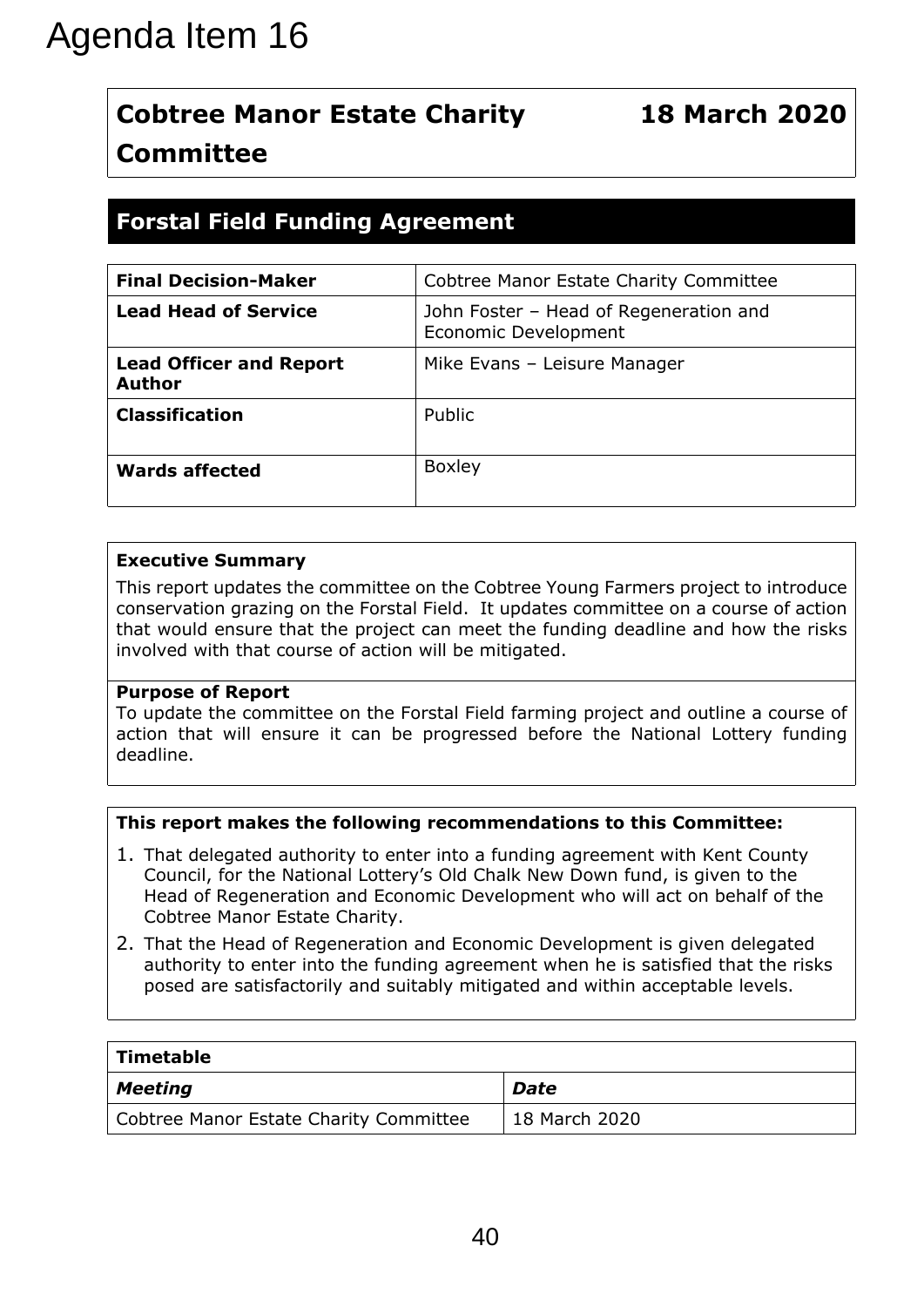# **Forstal Field Funding Agreement**

## **1. CROSS-CUTTING ISSUES AND IMPLICATIONS**

| <b>Issue</b>                                        | <b>Implications</b>                                                                                                                                                                                                                                                                               | Sign-off                                             |
|-----------------------------------------------------|---------------------------------------------------------------------------------------------------------------------------------------------------------------------------------------------------------------------------------------------------------------------------------------------------|------------------------------------------------------|
| <b>Impact on</b><br>Corporate<br><b>Priorities</b>  | The work of the charity links directly to its<br>charitable objectives and the corporate<br>priorities for the council.                                                                                                                                                                           | Leisure Manager                                      |
| <b>Cross</b><br><b>Cutting</b><br><b>Objectives</b> | The work of the charity links directly to its<br>charitable objectives and the cross-cutting<br>objectives of the council.                                                                                                                                                                        | Leisure Manager                                      |
| <b>Risk</b><br><b>Management</b>                    | Risks associated with this recommendation<br>are covered at paragraphs 4.2, 4.3 and<br>5.2.                                                                                                                                                                                                       | Leisure Manager                                      |
| <b>Financial</b>                                    | Direct costs of the initiative described in<br>this report will be funded by a third-party<br>grant. The recommended option described<br>at paragraph 3.3 is intended to minimise<br>financial risks associated with the initiative.                                                              | Section 151<br>Officer &<br><b>Finance Team</b>      |
| <b>Staffing</b>                                     | We will deliver the recommendations with<br>our current staffing.                                                                                                                                                                                                                                 | Head of<br>Regeneration &<br>Economic<br>Development |
| Legal                                               | The Committee should consider the risks of<br>entering into the Funding Agreement<br>before the Lease is in place and ensure that<br>the wording is conditional upon the Lease<br>being successfully completed and that the<br>funding obligations are passed on to the<br>Cobtree Young Farmers. | Team Leader<br>Contracts and<br>Commissioning        |
| <b>Privacy and</b><br>Data<br><b>Protection</b>     | There are no new implications as a result of<br>this update report and recommendation.                                                                                                                                                                                                            | Policy and<br>Information<br>Team                    |
| <b>Equalities</b>                                   | No impact identified as a result of as a<br>result of this update report and<br>recommendation.                                                                                                                                                                                                   | Policy &<br>Information<br>Team                      |
| <b>Public</b><br><b>Health</b>                      | In accepting the recommendations the<br>charity would be contributing towards the<br>requirements of the council's Health<br>Inequalities Plan.                                                                                                                                                   | Senior Public<br>Health Officer                      |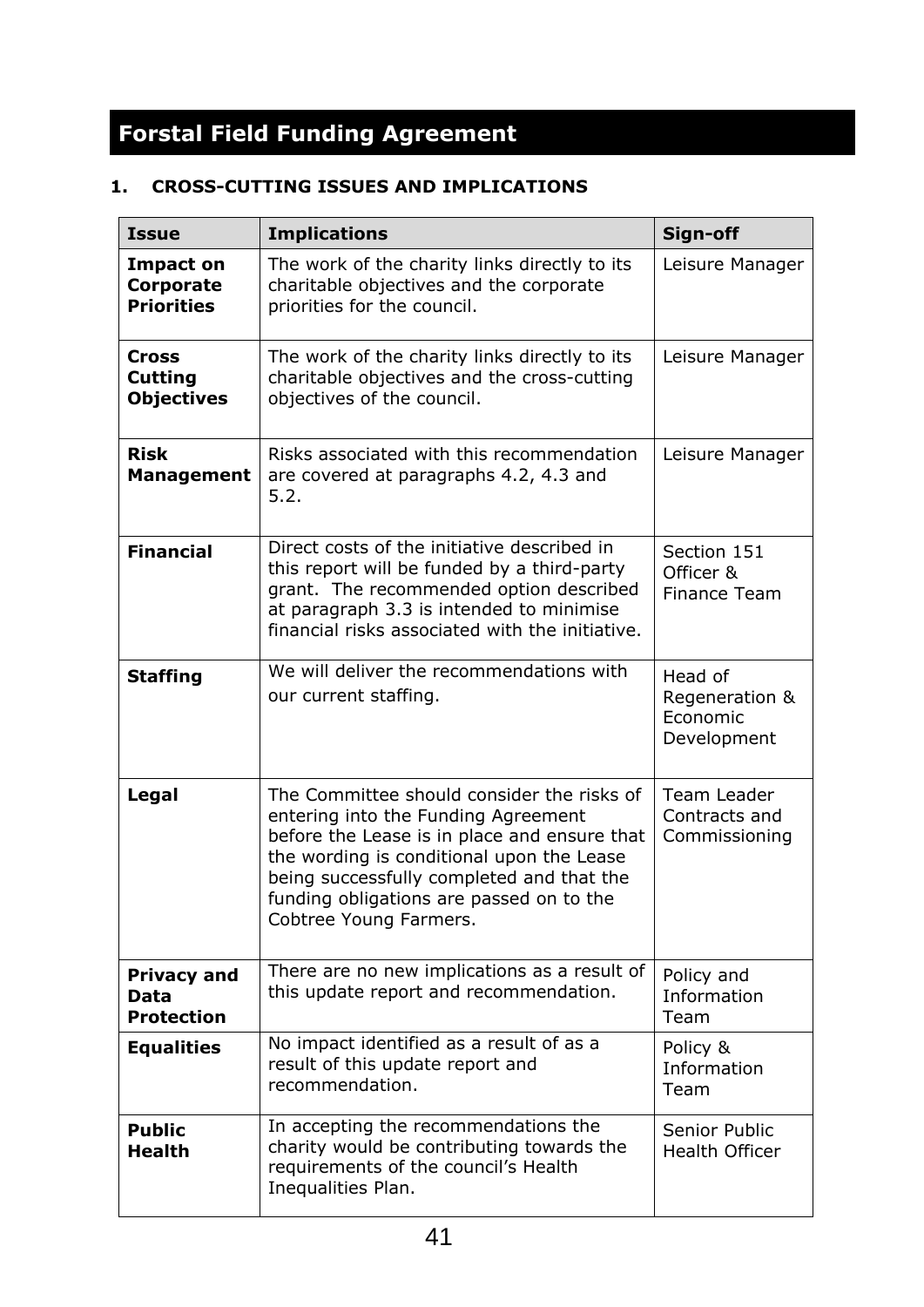| Crime and<br><b>Disorder</b> | Crime and disorder implications are<br>managed day-to-day in line with council<br>procedures and policies                                                                                                                    | Leisure Manager                                    |
|------------------------------|------------------------------------------------------------------------------------------------------------------------------------------------------------------------------------------------------------------------------|----------------------------------------------------|
| <b>Procurement</b>           | Officers have obtained approval from the<br>Director of Finance and Business<br>Improvement for the approval of<br>quotations previously submitted to the<br>Cobtree Young Farmers and authorised by<br>Kent County Council. | <b>Head of Service</b><br>& Section 151<br>Officer |

#### **2. INTRODUCTION AND BACKGROUND**

- 1.1 At the Cobtree Manor Estate Charity Committee's meeting of 6 November 2019 it was resolved that "That subject to the issues associated with the existing short-term tenancy being resolved, a lease and management agreement be approved to enable the Cobtree Young Farmers Club to secure funding through a Heritage Lottery funded project and commence conservation grazing on part of Forstal Field."
- 1.2 Conversations to deliver this decision have been progressing between officers, the mentioned parties and Kent County Council, where the Heritage Lottery Old Chalk New Down Fund officers are hosted. They have included the Leisure Manager drafting a letter of support and an early access letter to demonstrate commitment and facilitate access on to the land for site visits and some preparatory works.
- 1.3 All parties are committed to delivering the project so that the many outcomes can be achieved at the Cobtree estate.
- 1.4 It became apparent that the complexities of the lease are going to delay the writing and signing of the lease to the Cobtree Young Farmers in time for the Old Chalk New Down Fund's funding deadline, which is at the end of March.
- 1.5 This lease is required because the Cobtree Young Farmers, to be in receipt of the grant funding, need to have a minimum of a 10-year lease for Forstal Field. Without a lease agreement in place the project cannot go ahead.
- 1.6 Through further discussions it has been agreed that Cobtree Manor Estate Charity, with charity status of its own, is a suitable funding applicant. Cobtree Manor Estate Charity also has secure tenure covering at least the next 10 years so it is ideally placed to be in receipt of the funding. It is an eligible applicant and can guarantee security of tenure.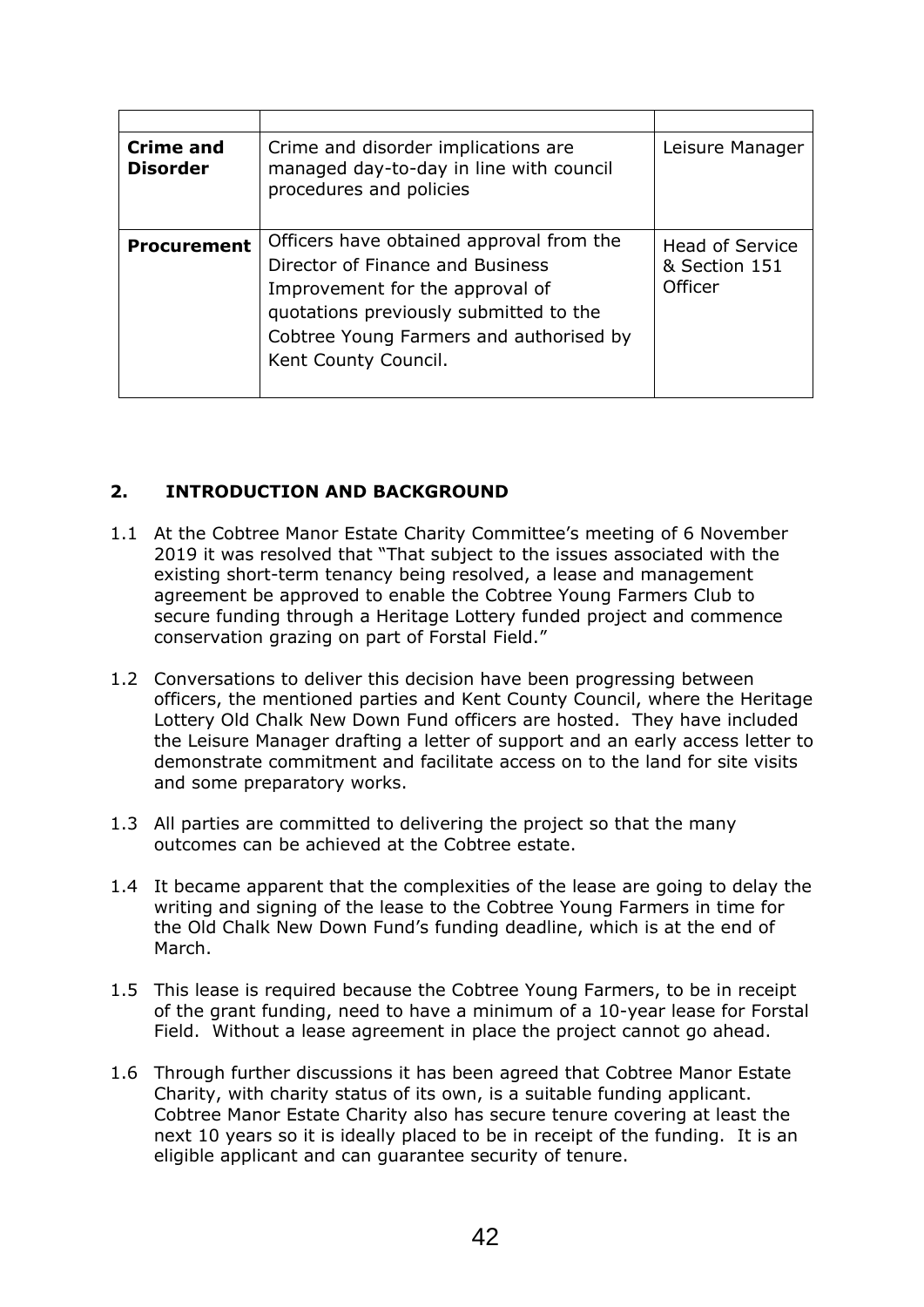1.7 Officers have been discussing the possibility of being the lead applicant for this Old Chalk New Down funding with the project manager and other Maidstone Borough Council colleagues.

#### **Procurement**

- 1.8 Were Cobtree Manor Estate Charity to become the lead applicant the capital works to be undertaken with the Old Chalk New Downs funds would need to adhere to Maidstone Borough Council's procurement rules. The Leisure Manager has confirmed that the project's preferred contractors will honour the prices quoted to Cobtree Young Farmers if Cobtree Manor Estate Charity becomes the lead applicant.
- 1.9 The Director of Finance and Business Improvement has signed the necessary paperwork confirming that this is an acceptable course of action, should committee accept the recommendation of this report and agree to this course of action.

#### **Property and Legal**

- 1.10 With the news that the procurement process had been agreed the Old Chalk New Down project manager has sent an updated funding agreement to the Leisure Manager and Cobtree Park Manager.
- 1.11 This funding agreement is a standard document and does not reflect this particular project and situation. The Leisure Manager has agreed with Kent County Council that the funding agreement can be amended and tailored to this specific situation. Cobtree Manor Estate Charity should seek to sign a funding agreement that references the Cobtree Young Farmers and makes the spending of the funding conditional on the lease to Cobtree Young Farmers being in place at the time of spending. Cobtree Manor Estate Charity will pass on all funding obligations to Cobtree Young Farmers through the lease of Forstal Field.

#### **3. AVAILABLE OPTIONS**

#### 3.1 **Do nothing**

Committee can choose not to accept this recommendation and wait for Mid-Kent Legal to finalise the lease agreement to Cobtree Young Farmers which will enable Cobtree Young Farmers to subsequently apply for funding. The lease will not be drafted in time to meet the funding deadline and the project will not go ahead as a result. **For that reason this option is not preferred**

3.2 **Become the lead funding applicant, sign the funding agreement in its current form and secure this funding before the deadline** This option will guarantee the Cobtree Young Farmers receive the Old Chalk New Down funding immediately so that the project can be completed, however it will place increased risks on to the Cobtree Manor Estate Charity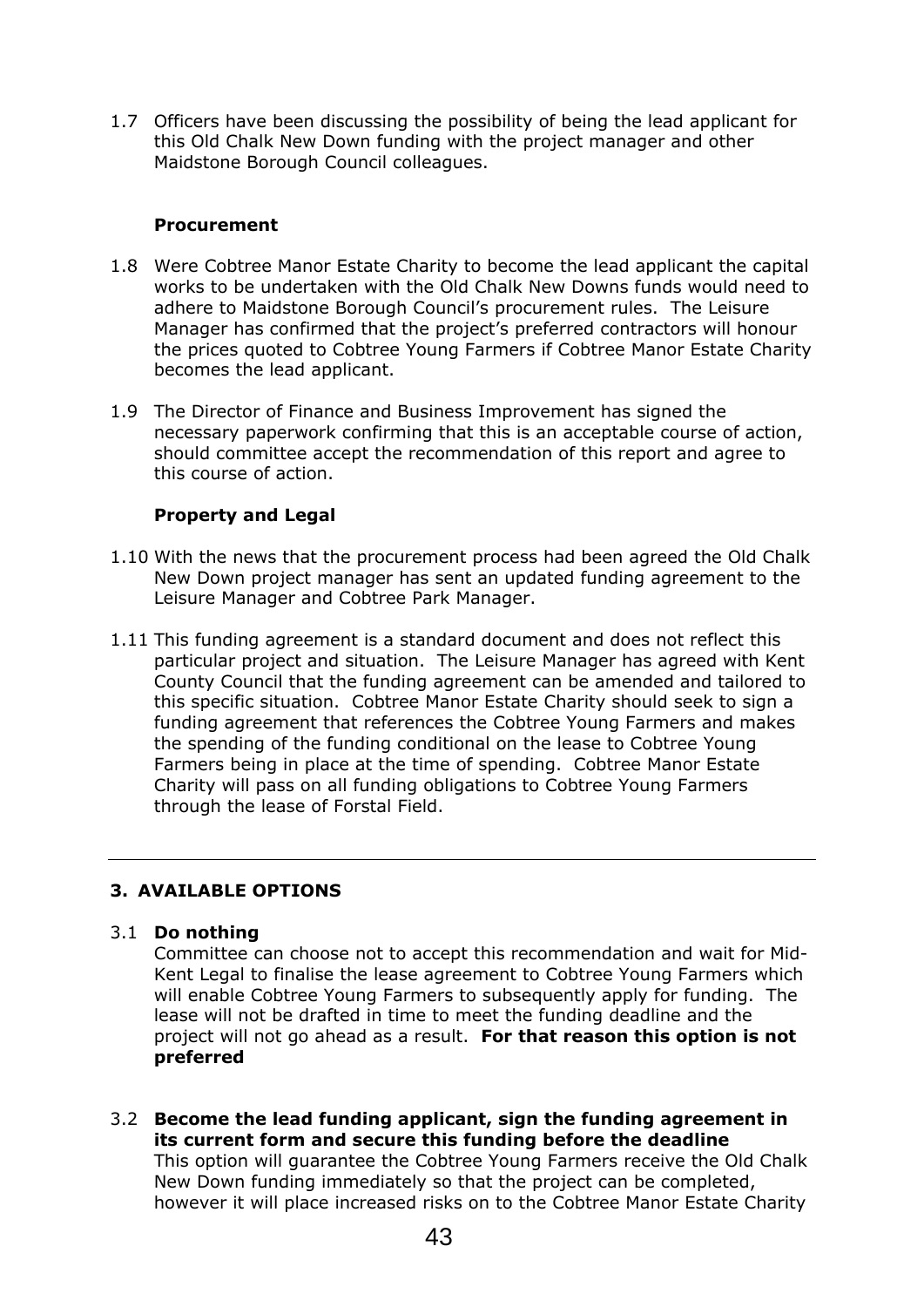and could leave the charity vulnerable to future obligations and claims. Such claims would arise from the Cobtree Young Farmers failing to complete their lease for Forstal Field, which would leave Cobtree Manor Estate Charity Committee with a field it was duty bound to graze or with a claim from Kent County Council to reimburse the full amount of funding for non-fulfilment of the funding agreement. **This option is not preferred.**

#### 3.3 **Become the lead funding applicant and sign an updated version of the funding agreement which makes the spending of the project grant money contingent on a lease to the Cobtree Young Farmers being in place at a later date.**

Cobtree Manor Estate Charity will commit to providing security of tenure and be the recipient of the grant funding. Through the leasing of Forstal Field Cobtree Manor Estate Charity can pass security of tenure and the applicable funding obligations on to Cobtree Young Farmers. This option will enable the project to obtain the funding before the end of March deadline while placing no long-term land management responsibilities and accountabilities on to the Cobtree Manor Estate Charity. Those obligations will be passed on to Cobtree Young Farmers as part of the lease for Forstal Field. **This is the recommended option.**

#### **4. PREFERRED OPTION AND REASONS FOR RECOMMENDATIONS**

- 4.1 The preferred option is for Cobtree Manor Estate Charity to enter into a funding agreement with Kent County Council so that the conservation grazing project can be facilitated while the Cobtree Manor Estate's position as a supportive landlord is recognised and protected.
- 4.2 Once in receipt of the grant, Cobtree Manor Estate Charity can lease the field to Cobtree Young Farmers and covenant Cobtree Young Farmers with all future funding obligations. Upon the lease being signed by Cobtree Young Farmers, Cobtree Manor Estate Charity can commission the work in the field to be done, which is in line with the contractor's provisional timetable.
- 4.3 The Head of Regeneration and Economic Development can be given delegated authority to enter into the funding agreement on behalf of the Cobtree Manor Estate Charity when all funding obligations are mitigated and the charity has adequate protections from future obligations or claims.

#### **5. RISK**

5.1 In its current form the funding agreement poses a risk with a score of 12. This is a red risk and it could have major consequences. This would be unacceptable to Cobtree Manor Estate Charity. By signing a tailored funding agreement and subsequently passing all funding obligations and land management obligations on to the Cobtree Young Farmers the risk